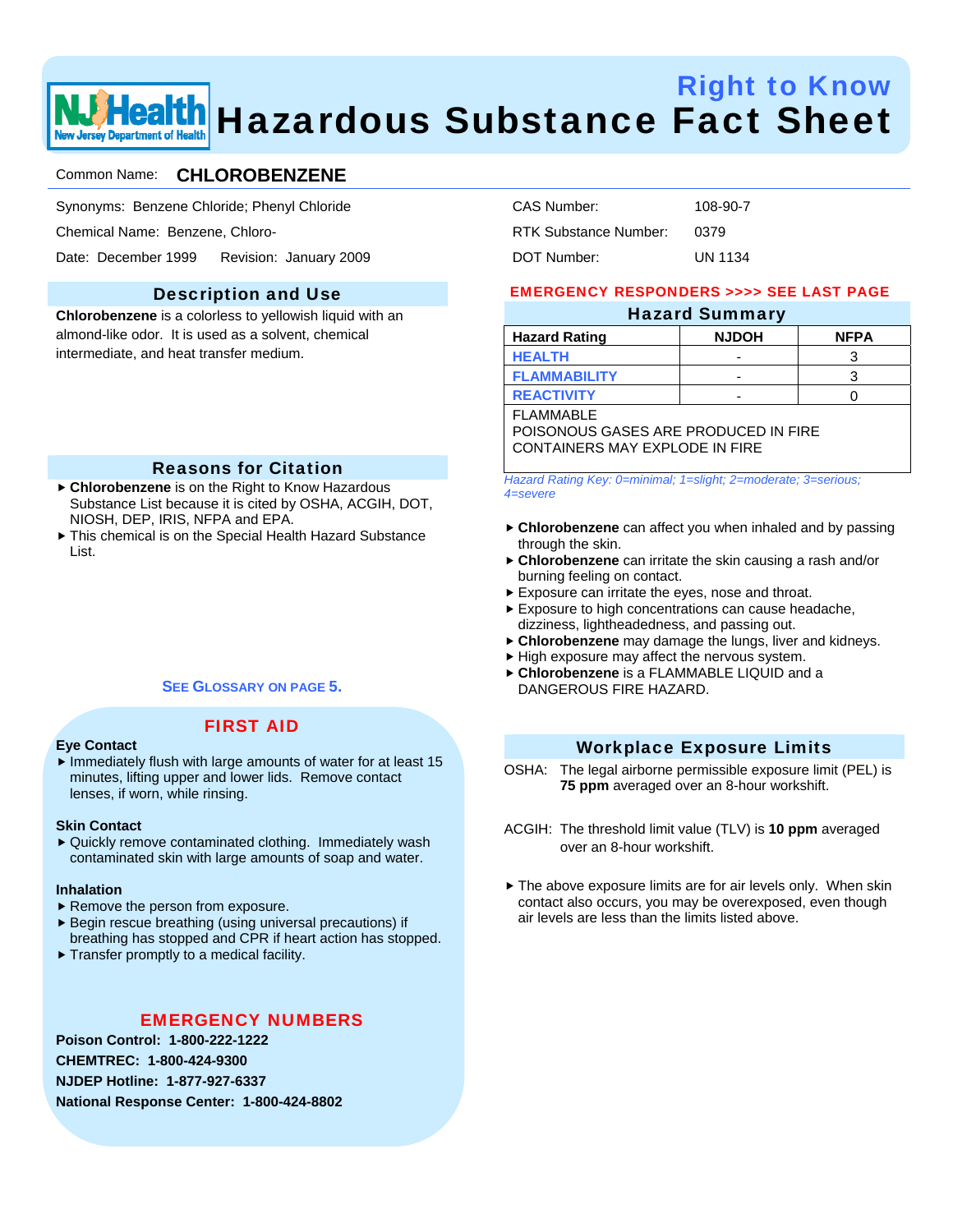## Determining Your Exposure

- Read the product manufacturer's Material Safety Data Sheet (MSDS) and the label to determine product ingredients and important safety and health information about the product mixture.
- $\blacktriangleright$  For each individual hazardous ingredient, read the New Jersey Department of Health Hazardous Substance Fact Sheet, available on the RTK website (www.nj.gov/health/eoh/rtkweb) or in your facility's RTK Central File or Hazard Communication Standard file.
- $\blacktriangleright$  You have a right to this information under the New Jersey Worker and Community Right to Know Act, the Public Employees Occupational Safety and Health (PEOSH) Act if you are a public worker in New Jersey, and under the federal Occupational Safety and Health Act (OSHA) if you are a private worker.
- ▶ The New Jersey Right to Know Act requires most employers to label chemicals in the workplace and requires public employers to provide their employees with information concerning chemical hazards and controls. The federal OSHA Hazard Communication Standard (29 CFR 1910.1200) and the PEOSH Hazard Communication Standard (N.J.A.C. 12:100-7) require employers to provide similar information and training to their employees.

This Fact Sheet is a summary of available information regarding the health hazards that may result from exposure. Duration of exposure, concentration of the substance and other factors will affect your susceptibility to any of the potential effects described below.

# Health Hazard Information

#### **Acute Health Effects**

The following acute (short-term) health effects may occur immediately or shortly after exposure to **Chlorobenzene**:

- f **Chlorobenzene** can irritate the skin causing a rash and/or burning feeling on contact.
- $\blacktriangleright$  Exposure can irritate the eyes, nose and throat.
- $\blacktriangleright$  Exposure to high concentrations can cause headache, dizziness, lightheadedness, trouble concentrating, lack of coordination, weakness and passing out.

#### **Chronic Health Effects**

The following chronic (long-term) health effects can occur at some time after exposure to **Chlorobenzene** and can last for months or years:

### *Cancer Hazard*

▶ While Chlorobenzene has been tested, it is not classifiable as to its potential to cause cancer.

#### *Reproductive Hazard*

 $\triangleright$  There is no evidence that **Chlorobenzene** affects reproduction. This is based on test results presently available to the NJDOH from published studies.

#### *Other Effects*

- **Example 2 Chlorobenzene** may damage the lungs, liver and kidneys.
- $\blacktriangleright$  High exposure may affect the nervous system.

### Medical

#### **Medical Testing**

For frequent or potentially high exposure (half the TLV or greater), the following are recommended before beginning work and at regular times after that:

- $\blacktriangleright$  Lung function tests.
- $\blacktriangleright$  Liver and kidney function tests

If symptoms develop or overexposure is suspected, the following is recommended:

 $\blacktriangleright$  Exam of the nervous system

Any evaluation should include a careful history of past and present symptoms with an exam. Medical tests that look for damage already done are not a substitute for controlling exposure.

Request copies of your medical testing. You have a legal right to this information under the OSHA Access to Employee Exposure and Medical Records Standard (29 CFR 1910.1020).

#### **Mixed Exposures**

- $\blacktriangleright$  Smoking can cause heart disease, lung cancer, emphysema, and other respiratory problems. It may worsen respiratory conditions caused by chemical exposure. Even if you have smoked for a long time, stopping now will reduce your risk of developing health problems.
- $\blacktriangleright$  More than light alcohol consumption can cause liver damage. Drinking alcohol can increase the liver damage caused by **Chlorobenzene**.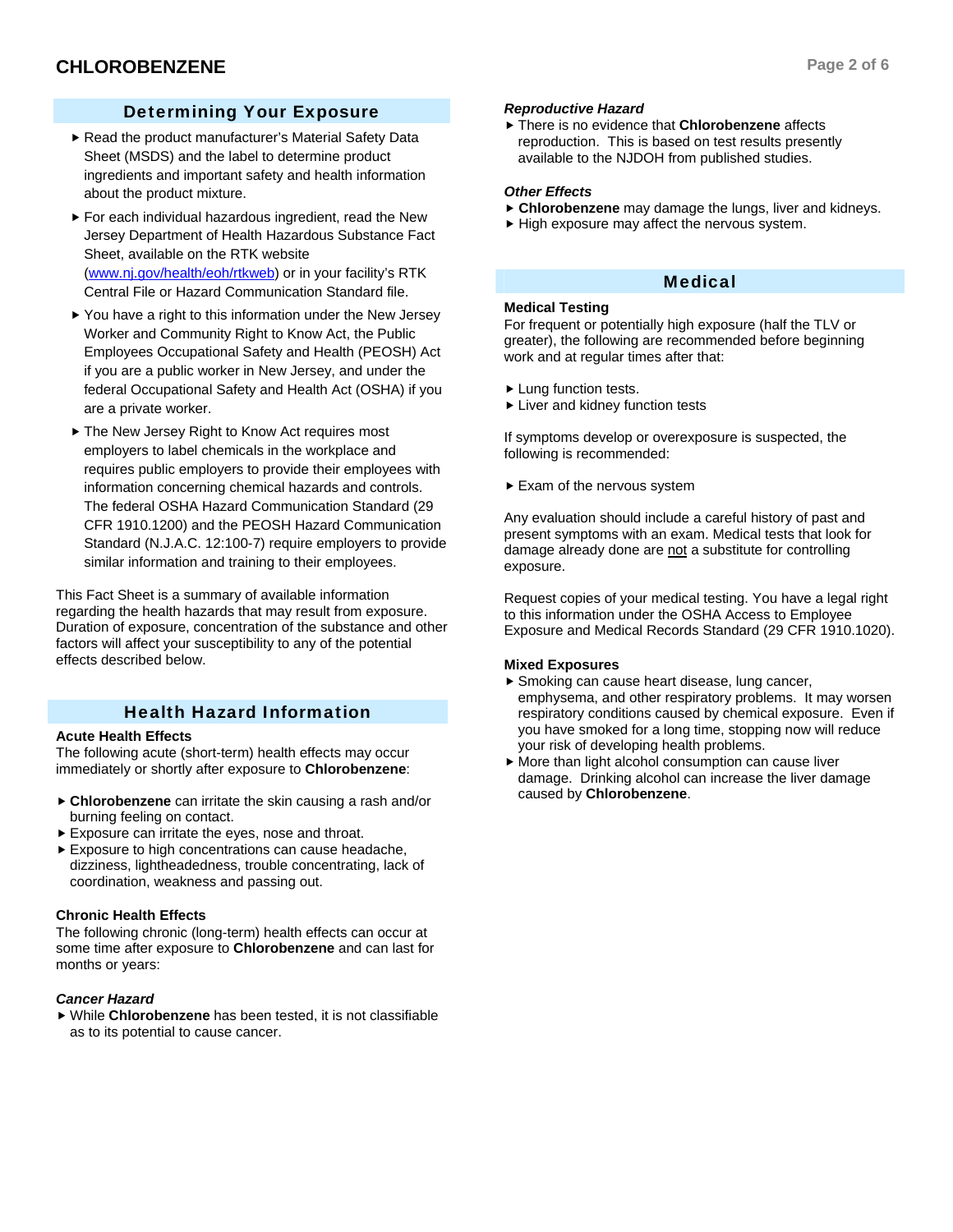## Workplace Controls and Practices

Very toxic chemicals, or those that are reproductive hazards or sensitizers, require expert advice on control measures if a less toxic chemical cannot be substituted. Control measures include: (1) enclosing chemical processes for severely irritating and corrosive chemicals, (2) using local exhaust ventilation for chemicals that may be harmful with a single exposure, and (3) using general ventilation to control exposures to skin and eye irritants. For further information on workplace controls, consult the NIOSH document on Control Banding at www.cdc.gov/niosh/topics/ctrlbanding/.

The following work practices are also recommended:

- $\blacktriangleright$  Label process containers.
- $\blacktriangleright$  Provide employees with hazard information and training.
- $\blacktriangleright$  Monitor airborne chemical concentrations.
- $\blacktriangleright$  Use engineering controls if concentrations exceed recommended exposure levels.
- $\blacktriangleright$  Provide eye wash fountains and emergency showers.
- $\blacktriangleright$  Wash or shower if skin comes in contact with a hazardous material.
- $\blacktriangleright$  Always wash at the end of the workshift.
- $\triangleright$  Change into clean clothing if clothing becomes contaminated.
- $\triangleright$  Do not take contaminated clothing home.
- $\triangleright$  Get special training to wash contaminated clothing.
- $\triangleright$  Do not eat, smoke, or drink in areas where chemicals are being handled, processed or stored.
- $\blacktriangleright$  Wash hands carefully before eating, smoking, drinking, applying cosmetics or using the toilet.

In addition, the following may be useful or required:

 $\blacktriangleright$  Before entering a confined space where **Chlorobenzene** may be present, check to make sure that an explosive concentration does not exist.

### Personal Protective Equipment

The OSHA Personal Protective Equipment Standard (29 CFR 1910.132) requires employers to determine the appropriate personal protective equipment for each hazard and to train employees on how and when to use protective equipment.

The following recommendations are only guidelines and may not apply to every situation.

#### **Gloves and Clothing**

- ▶ Avoid skin contact with **Chlorobenzene**. Wear personal protective equipment made from material which can not be permeated or degraded by this substance. Safety equipment suppliers and manufacturers can provide recommendations on the most protective glove and clothing material for your operation.
- ▶ Safety equipment manufacturers recommend Polyvinyl Alcohol, Silver Shield®/4H®, Viton and Barrier® for gloves, and Tychem® CPF 4, BR, LV, Responder®, and TK; and Trellchem® HPS and VPS, or the equivalent, as protective clothing materials.
- $\blacktriangleright$  All protective clothing (suits, gloves, footwear, headgear) should be clean, available each day, and put on before work.

#### **Eye Protection**

- $\blacktriangleright$  Wear indirect-vent, impact and splash resistant goggles when working with liquids.
- $\blacktriangleright$  If additional protection is needed for the entire face, use in combination with a face shield. A face shield should not be used without another type of eye protection.

#### **Respiratory Protection**

*Improper use of respirators is dangerous.* Respirators should only be used if the employer has implemented a written program that takes into account workplace conditions, requirements for worker training, respirator fit testing, and medical exams, as described in the OSHA Respiratory Protection Standard (29 CFR 1910.134).

- ▶ Where the potential exists for exposure over 10 ppm, use a NIOSH approved full facepiece respirator with an organic vapor cartridge. Increased protection is obtained from full facepiece powered-air purifying respirators.
- $\blacktriangleright$  Leave the area immediately if (1) while wearing a filter or cartridge respirator you can smell, taste, or otherwise detect **Chlorobenzene**, (2) while wearing particulate filters abnormal resistance to breathing is experienced, or (3) eye irritation occurs while wearing a full facepiece respirator. Check to make sure the respirator-to-face seal is still good. If it is, replace the filter or cartridge. If the seal is no longer good, you may need a new respirator.
- $\triangleright$  Consider all potential sources of exposure in your workplace. You may need a combination of filters, prefilters or cartridges to protect against different forms of a chemical (such as vapor and mist) or against a mixture of chemicals.
- ▶ Where the potential exists for exposure over **100 ppm**, use a NIOSH approved supplied-air respirator with a full facepiece operated in a pressure-demand or other positive-pressure mode. For increased protection use in combination with an auxiliary self-contained breathing apparatus operated in a pressure-demand or other positive-pressure mode.
- ▶ Exposure to **1,000 ppm** is immediately dangerous to life and health. If the possibility of exposure above **1,000 ppm**  exists, use a NIOSH approved self-contained breathing apparatus with a full facepiece operated in a pressuredemand or other positive-pressure mode equipped with an emergency escape air cylinder.

### Fire Hazards

If employees are expected to fight fires, they must be trained and equipped as stated in the OSHA Fire Brigades Standard (29 CFR 1910.156).

- f **Chlorobenzene** is a FLAMMABLE LIQUID.
- $\blacktriangleright$  Use dry chemical, CO<sub>2</sub> or foam as extinguishing agents.
- $\blacktriangleright$  Water may not be effective in fighting fires, but may be used to blanket fire.
- ▶ POISONOUS GASES ARE PRODUCED IN FIRE, including *Hydrogen Chloride* and *Phosgene*.
- **CONTAINERS MAY EXPLODE IN FIRE.**
- $\blacktriangleright$  Use water spray to keep fire-exposed containers cool.
- $\blacktriangleright$  Flow or agitation may generate electrostatic charges.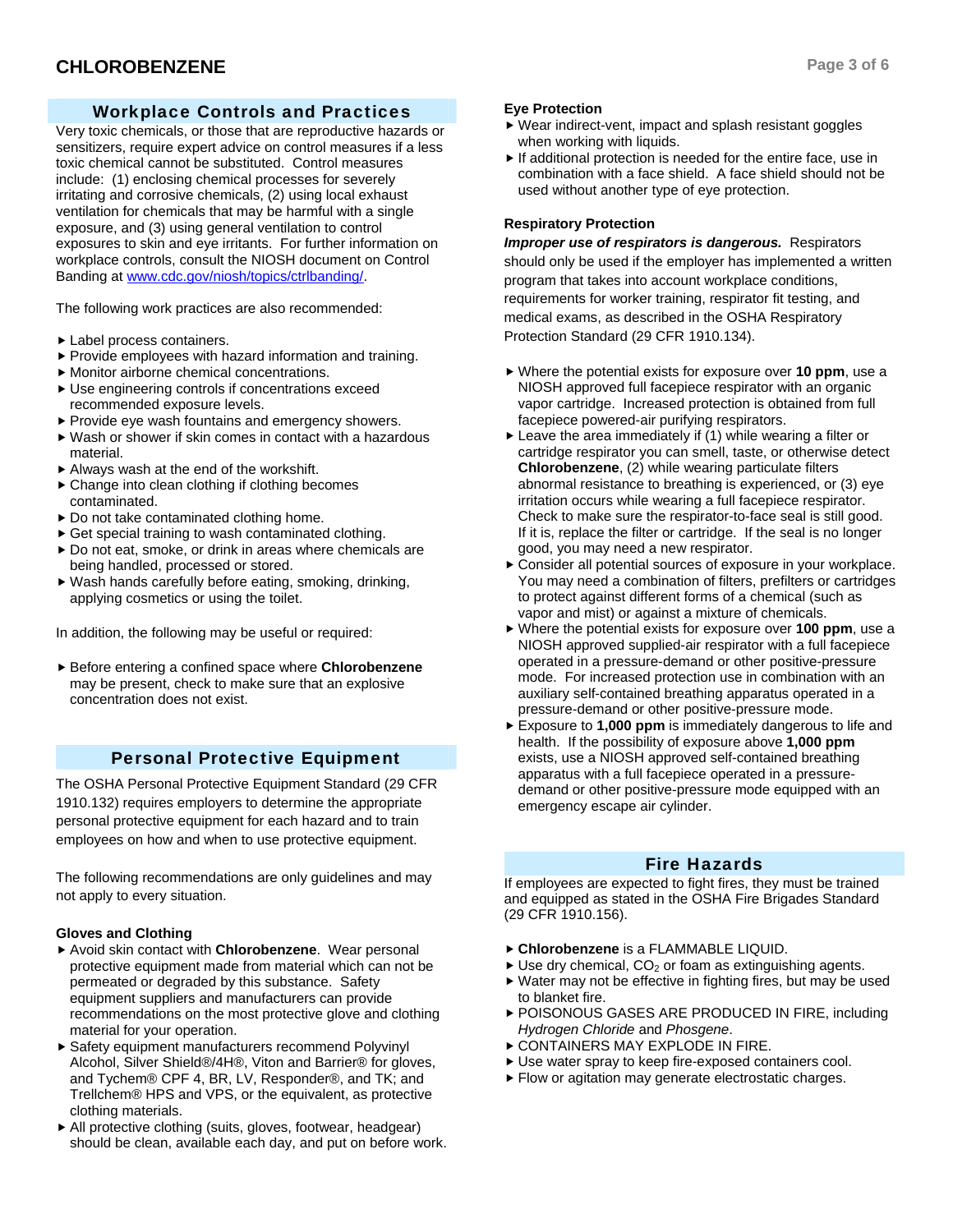### Spills and Emergencies

If employees are required to clean-up spills, they must be properly trained and equipped. The OSHA Hazardous Waste Operations and Emergency Response Standard (29 CFR 1910.120) may apply.

If **Chlorobenzene** is spilled or leaked, take the following steps:

- $\blacktriangleright$  Evacuate personnel and secure and control entrance to the area.
- $\blacktriangleright$  Eliminate all ignition sources.
- $\blacktriangleright$  Absorb liquids in vermiculite, dry sand, earth, or a similar material and place into sealed containers for disposal.
- $\blacktriangleright$  Ventilate area of spill or leak.
- ▶ Keep **Chlorobenzene** out of confined spaces, such as sewers, because of the possibility of an explosion.
- ▶ DO NOT wash into sewer.
- $\blacktriangleright$  It may be necessary to contain and dispose of **Chlorobenzene** as a HAZARDOUS WASTE. Contact your state Department of Environmental Protection (DEP) or your regional office of the federal Environmental Protection Agency (EPA) for specific recommendations.

## Handling and Storage

Prior to working with **Chlorobenzene** you should be trained on its proper handling and storage.

- **F** Chlorobenzene may react explosively with *powdered* SODIUM and mixtures of PHOSPHORUS TRIFLUORIDE and SODIUM.
- **Example 12** Chlorobenzene may react violently with OXIDIZING AGENTS (such as PERCHLORATES, PEROXIDES, PERMANGANATES, CHLORATES, NITRATES, CHLORINE, BROMINE and FLUORINE); ALKALI METALS (such as LITHIUM, ALUMINUM and POTASSIUM); NITRIC ACID; and DIMETHYL SULFOXIDE.
- $\triangleright$  Store in tightly closed containers in a cool, well-ventilated area away from HEAT SOURCES and DO NOT USE on hot surfaces or during welding.
- $\blacktriangleright$  Sources of ignition, such as smoking and open flames, are prohibited where **Chlorobenzene** is used, handled, or stored.
- $\blacktriangleright$  Metal containers involving the transfer of **Chlorobenzene** should be grounded and bonded.
- $\blacktriangleright$  Use explosion-proof electrical equipment and fittings wherever **Chlorobenzene** is used, handled, manufactured, or stored.
- $\blacktriangleright$  Use only non-sparking tools and equipment, especially when opening and closing containers of **Chlorobenzene**.

# Occupational Health Information Resources

The New Jersey Department of Health offers multiple services in occupational health. These services include providing informational resources, educational materials, public presentations, and industrial hygiene and medical investigations and evaluations.

### **For more information, please contact:**

 New Jersey Department of Health Right to Know PO Box 368 Trenton, NJ 08625-0368 Phone: 609-984-2202 Fax: 609-984-7407 E-mail: rtk@doh.state.nj.us Web address: http://www.nj.gov/health/eoh/rtkweb

*The Right to Know Hazardous Substance Fact Sheets are not intended to be copied and sold for commercial purposes.*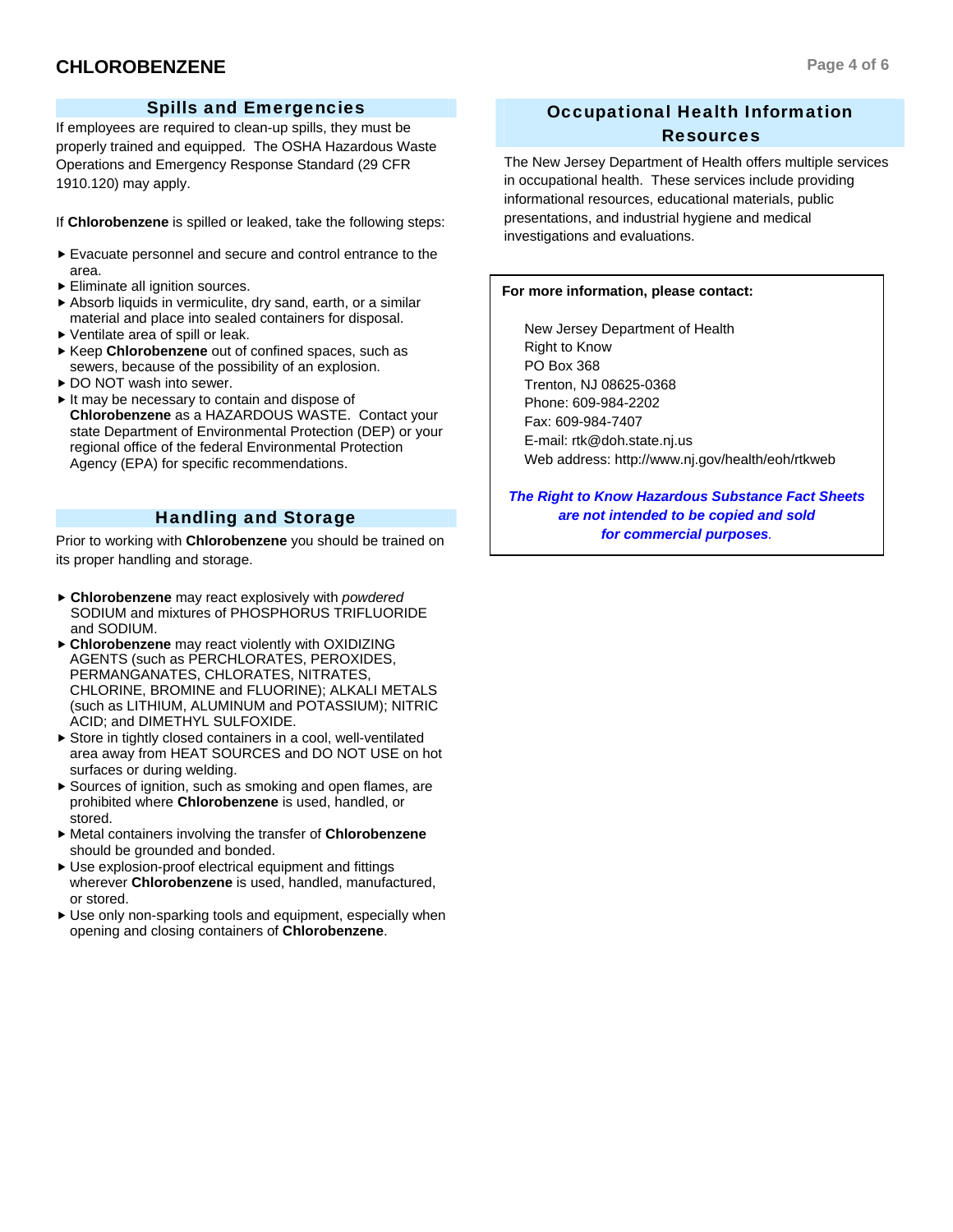# **CHLOROBENZENE** Page 5 of 6

#### **GLOSSARY**

**ACGIH** is the American Conference of Governmental Industrial Hygienists. They publish guidelines called Threshold Limit Values (TLVs) for exposure to workplace chemicals.

**Acute Exposure Guideline Levels** (AEGLs) are established by the EPA. They describe the risk to humans resulting from once-in-a lifetime, or rare, exposure to airborne chemicals.

**Boiling point** is the temperature at which a substance can change its physical state from a liquid to a gas.

A **carcinogen** is a substance that causes cancer.

The **CAS number** is unique, identifying number, assigned by the Chemical Abstracts Service, to a specific chemical.

**CFR** is the Code of Federal Regulations, which are the regulations of the United States government.

A **combustible** substance is a solid, liquid or gas that will burn.

A **corrosive** substance is a gas, liquid or solid that causes destruction of human skin or severe corrosion of containers.

**DEP** is the New Jersey Department of Environmental Protection.

**DOT** is the Department of Transportation, the federal agency that regulates the transportation of chemicals.

**EPA** is the Environmental Protection Agency, the federal agency responsible for regulating environmental hazards.

**ERG** is the Emergency Response Guidebook. It is a guide for emergency responders for transportation emergencies involving hazardous substances.

**Emergency Response Planning Guideline** (ERPG) values provide estimates of concentration ranges where one reasonably might anticipate observing adverse effects.

A **fetus** is an unborn human or animal.

A **flammable** substance is a solid, liquid, vapor or gas that will ignite easily and burn rapidly.

The **flash point** is the temperature at which a liquid or solid gives off vapor that can form a flammable mixture with air.

**IARC** is the International Agency for Research on Cancer, a scientific group.

**Ionization Potential** is the amount of energy needed to remove an electron from an atom or molecule. It is measured in electron volts.

**IRIS** is the Integrated Risk Information System database on human health effects that may result from exposure to various chemicals, maintained by federal EPA.

**LEL** or **Lower Explosive Limit**, is the lowest concentration of a combustible substance (gas or vapor) in the air capable of continuing an explosion.

**mg/m3** means milligrams of a chemical in a cubic meter of air. It is a measure of concentration (weight/volume).

A **mutagen** is a substance that causes mutations. A **mutation** is a change in the genetic material in a body cell. Mutations can lead to birth defects, miscarriages, or cancer.

**NFPA** is the National Fire Protection Association. It classifies substances according to their fire and explosion hazard.

**NIOSH** is the National Institute for Occupational Safety and Health. It tests equipment, evaluates and approves respirators, conducts studies of workplace hazards, and proposes standards to OSHA.

**NTP** is the National Toxicology Program which tests chemicals and reviews evidence for cancer.

**OSHA** is the federal Occupational Safety and Health Administration, which adopts and enforces health and safety standards.

**PEOSHA** is the New Jersey Public Employees Occupational Safety and Health Act, which adopts and enforces health and safety standards in public workplaces.

**Permeated** is the movement of chemicals through protective materials.

**ppm** means parts of a substance per million parts of air. It is a measure of concentration by volume in air.

**Protective Action Criteria** (PAC) are values established by the Department of Energy and are based on AEGLs and ERPGs. They are used for emergency planning of chemical release events.

A **reactive** substance is a solid, liquid or gas that releases energy under certain conditions.

**STEL** is a Short Term Exposure Limit which is usually a 15 minute exposure that should not be exceeded at any time during a work day.

A **teratogen** is a substance that causes birth defects by damaging the fetus.

**UEL** or **Upper Explosive Limit** is the highest concentration in air above which there is too much fuel (gas or vapor) to begin a reaction or explosion.

**Vapor Density** is the ratio of the weight of a given volume of one gas to the weight of another (usually *Hydrogen*), at the same temperature and pressure.

The **vapor pressure** is a force exerted by the vapor in equilibrium with the solid or liquid phase of the same substance. The higher the vapor pressure the higher concentration of the substance in air.